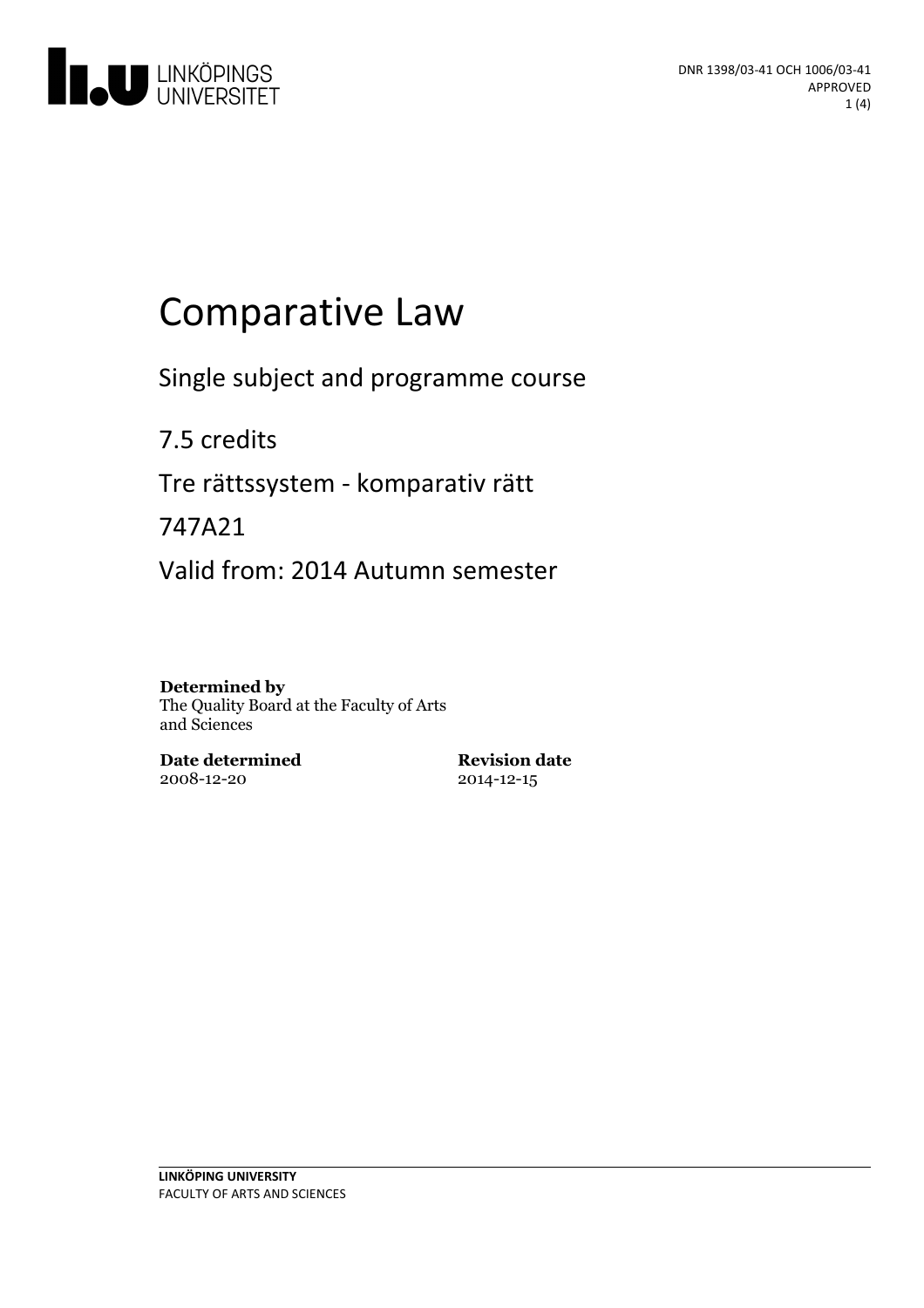## Main field of study

Commercial Law

Course level

Second cycle

## Advancement level

A1N

## Course offered for

- Master´s Programme in Commercial and Business Law with focus on Europe
- Master Programme in Commercial and Business Law

## Entry requirements

For admission to the course, required apart from general entry requirements is that the specific entry requirements concerning English, social studies and the Swedish language that apply for admission to the business law programmes are satisfied, and that the following courses/course parts (or the equivalent) are completed: Commercial and Business Law, Theories and Methods of Law, Public and EEC/EU Law, Contract, Tort and Insurance Law and additional courses/course parts comprising at least 37.5 HE credits in commercial and business law, or equivalent.

## Intended learning outcomes

After completing the course, students will be able to

- To describe either the BGB or the Civil Code respectively "Zivilprozessordnung" or the "Nouveau Code de Procédure Civile"

- Or to describe the specific method of argumentation used in the legal systems of the "common law", particularly with regard to "torts" and to describe the basics of the English civil procedure in court - Apply the legal method called legal comparativism and sketch the difficulties

associated with its use

- Account for the Swedish national legal system in the abovementioned respects and that a certain goal can be achieved by different legal means, differences due to divergancies in historical, economic and social conditions in general.

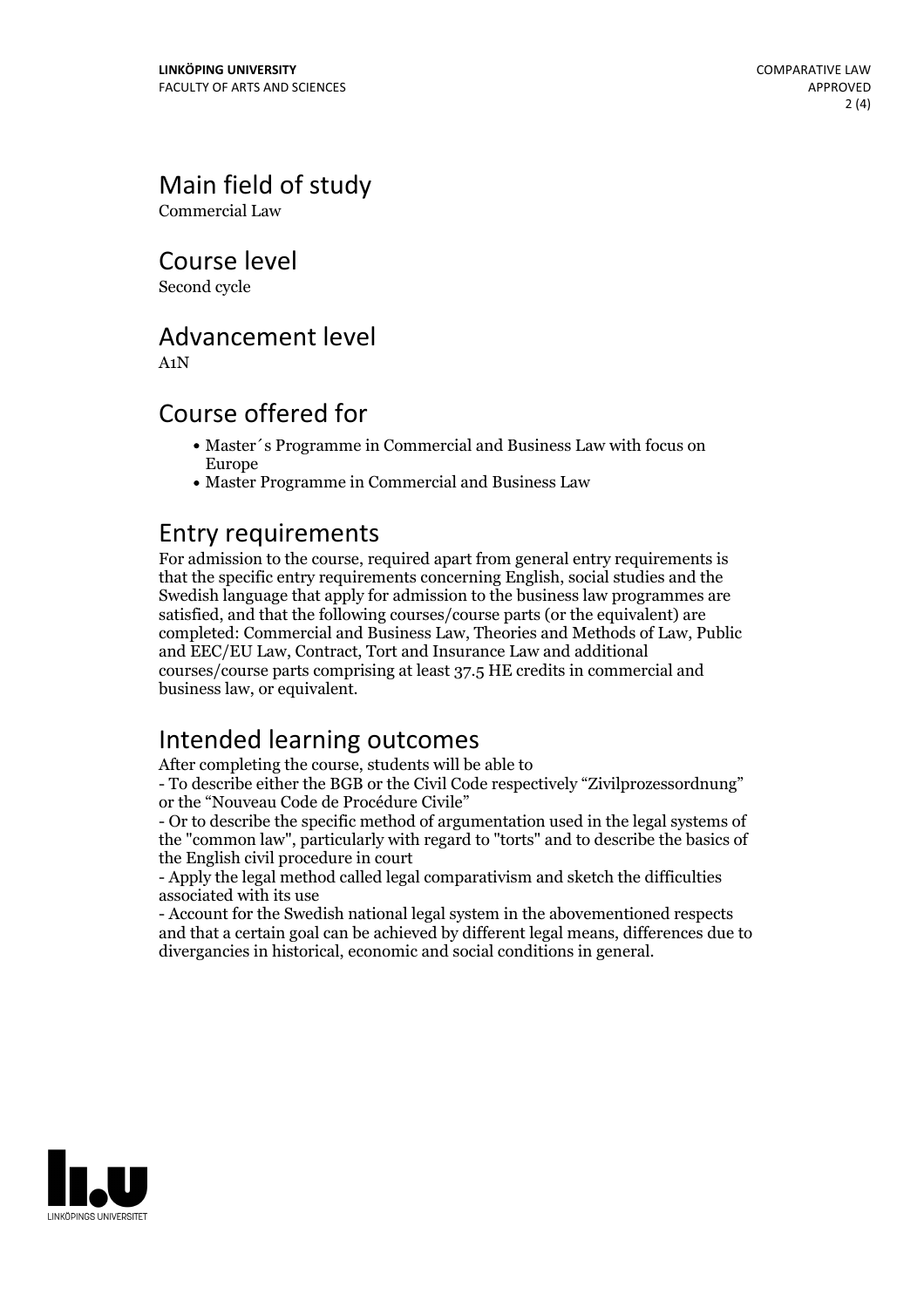#### Course content

Based on the legal systems of four countries systems concerning time bars for legal claims (German, French, English and Swedish law) there are outlooks in two directions: first, into the civil law regarding the ways in which <sup>a</sup> claim may rise, claims which are subject to limitation, and in procedural law. Legal proceedings are of course a prerequisite for an objection concerning the application of a time bar. From <sup>a</sup> civil law point of view ways are studied in which <sup>a</sup> claim may arise. The claim will have its roots in private law, especially the law of torts and the objection concerning limitation will concern limitation of private law claims.

## Teaching and working methods

In the beginning of the course a subject will be given, in consultation with the students, to be illuminated from the civil and procedural aspects of the course. Further, the students has as a first initial task to read texts of legal literature to obtain an understanding of the problems associated with the comparative method. The initially given topic is broken down into smaller parts, which are investigated by the students, who in conclusion join the different texts into <sup>a</sup> memorandum, which will illuminate the initially given topic. Students meet once <sup>a</sup> week with the teacher for a review of the texts, which are the outcome from the previous week's work. The answers found are discussed and a comparison is made between the legal systems which are in focus for the memorandi , with those this particular student has not based his or her work on. As the number of students is small, the course manager's intention is to provide students with the opportunity to influence the course design.

## Examination

Examination is organized through seminars, assignment (s) and writing

memorandi.<br>If the LiU coordinator for students with disabilities has granted a student the<br>right to an adapted examination for a written examination in an examination hall, the student has the right to it. If the coordinator has instead recommended for the student an adapted examination or alternative form of examination, the examiner may grant this if the examiner assesses that it is possible, based on consideration

Students failing an exam covering either the entire course or part of the course

twice are entitled to have <sup>a</sup> new examiner appointed for the reexamination. Students who have passed an examination may not retake it in order to improve their grades.

## Grades

Three-grade scale, U, G, VG